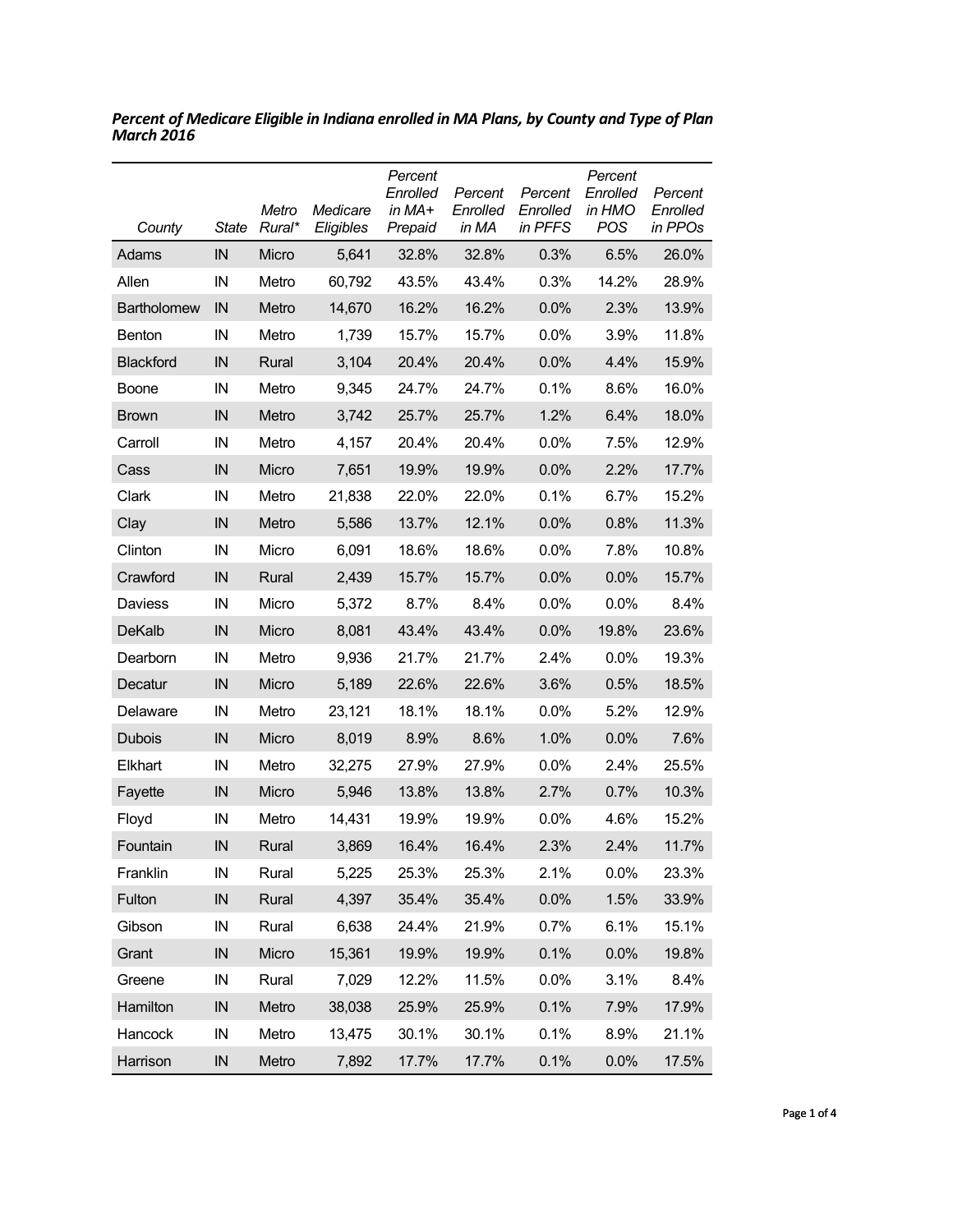| County     | <b>State</b> | Metro<br>Rural* | Medicare<br>Eligibles | Percent<br>Enrolled<br>in MA+<br>Prepaid | Percent<br>Enrolled<br>in MA | Percent<br>Enrolled<br>in PFFS | Percent<br>Enrolled<br>in HMO<br><b>POS</b> | Percent<br>Enrolled<br>in PPOs |
|------------|--------------|-----------------|-----------------------|------------------------------------------|------------------------------|--------------------------------|---------------------------------------------|--------------------------------|
| Hendricks  | IN           | Metro           | 22,751                | 28.7%                                    | 28.7%                        | 0.1%                           | 9.8%                                        | 18.8%                          |
| Henry      | IN           | Micro           | 10,878                | 22.7%                                    | 22.7%                        | 0.1%                           | 3.5%                                        | 19.0%                          |
| Howard     | IN           | Metro           | 18,692                | 14.9%                                    | 14.9%                        | 0.1%                           | 0.6%                                        | 14.2%                          |
| Huntington | IN           | Micro           | 7,734                 | 44.4%                                    | 44.4%                        | 0.0%                           | 14.4%                                       | 30.0%                          |
| Jackson    | IN           | Micro           | 8,619                 | 26.5%                                    | 26.5%                        | 1.1%                           | 3.4%                                        | 22.0%                          |
| Jasper     | IN           | Metro           | 6,535                 | 14.1%                                    | 14.1%                        | 0.0%                           | 0.0%                                        | 14.1%                          |
| Jay        | IN           | Rural           | 4,414                 | 24.1%                                    | 24.1%                        | 0.6%                           | 7.0%                                        | 16.4%                          |
| Jefferson  | IN           | Micro           | 6,916                 | 15.8%                                    | 15.8%                        | 0.7%                           | 0.0%                                        | 15.1%                          |
| Jennings   | IN           | Micro           | 5,650                 | 21.4%                                    | 21.4%                        | 0.2%                           | 0.6%                                        | 20.6%                          |
| Johnson    | IN           | Metro           | 24,764                | 26.6%                                    | 26.6%                        | 0.0%                           | 9.0%                                        | 17.5%                          |
| Knox       | IN           | Micro           | 7,707                 | 9.0%                                     | 8.5%                         | 0.0%                           | 0.0%                                        | 8.5%                           |
| Kosciusko  | IN           | Micro           | 14,372                | 40.4%                                    | 40.4%                        | 0.3%                           | 6.8%                                        | 33.2%                          |
| LaGrange   | IN           | Rural           | 5,392                 | 32.0%                                    | 32.0%                        | 0.0%                           | 6.7%                                        | 25.3%                          |
| LaPorte    | IN           | Metro           | 21,563                | 12.2%                                    | 12.2%                        | 0.0%                           | 0.4%                                        | 11.8%                          |
| Lake       | IN           | Metro           | 87,177                | 16.2%                                    | 16.2%                        | $0.0\%$                        | 3.1%                                        | 13.1%                          |
| Lawrence   | IN           | Micro           | 10,125                | 18.2%                                    | 18.2%                        | 0.7%                           | 5.7%                                        | 11.8%                          |
| Madison    | IN           | Metro           | 28,019                | 26.5%                                    | 26.5%                        | 0.1%                           | 5.8%                                        | 20.6%                          |
| Marion     | IN           | Metro           | 137,511               | 28.0%                                    | 28.0%                        | 0.1%                           | 11.5%                                       | 16.4%                          |
| Marshall   | IN           | Micro           | 8,801                 | 35.5%                                    | 35.5%                        | 0.3%                           | 3.4%                                        | 31.8%                          |
| Martin     | IN           | Rural           | 2,322                 | 8.2%                                     | 8.2%                         | 0.6%                           | 0.0%                                        | 7.6%                           |
| Miami      | IN           | Micro           | 6,784                 | 18.2%                                    | 16.0%                        | 0.0%                           | 1.9%                                        | 14.2%                          |
| Monroe     | IN           | Metro           | 19,387                | 18.8%                                    | 18.8%                        | 0.0%                           | 5.5%                                        | 13.3%                          |
| Montgomery | IN           | Micro           | 7,557                 | 27.3%                                    | 27.3%                        | 2.5%                           | 3.0%                                        | 21.8%                          |
| Morgan     | IN           | Metro           | 13,937                | 25.5%                                    | 25.5%                        | 0.1%                           | 8.6%                                        | 16.8%                          |
| Newton     | IN           | Metro           | 2,752                 | 13.1%                                    | 13.1%                        | 0.8%                           | 0.0%                                        | 12.4%                          |
| Noble      | IN           | Micro           | 8,516                 | 41.7%                                    | 41.7%                        | 0.3%                           | 7.4%                                        | 34.1%                          |
| Ohio       | IN           | Metro           | 1,206                 | 20.3%                                    | 20.3%                        | 2.6%                           | 0.0%                                        | 17.7%                          |
| Orange     | IN           | Rural           | 4,471                 | 18.2%                                    | 18.2%                        | 0.3%                           | 3.8%                                        | 14.1%                          |
| Owen       | ${\sf IN}$   | Metro           | 4,649                 | 21.1%                                    | 21.1%                        | 2.6%                           | 4.1%                                        | 14.3%                          |
| Parke      | IN           | Rural           | 3,416                 | 16.5%                                    | 16.5%                        | 1.0%                           | 1.6%                                        | 13.9%                          |
| Perry      | ${\sf IN}$   | Rural           | 3,860                 | 10.9%                                    | 10.9%                        | 0.4%                           | 0.3%                                        | 10.2%                          |

*Percent of Medicare Eligible in Indiana enrolled in MA Plans, by County and Type of Plan March 2016*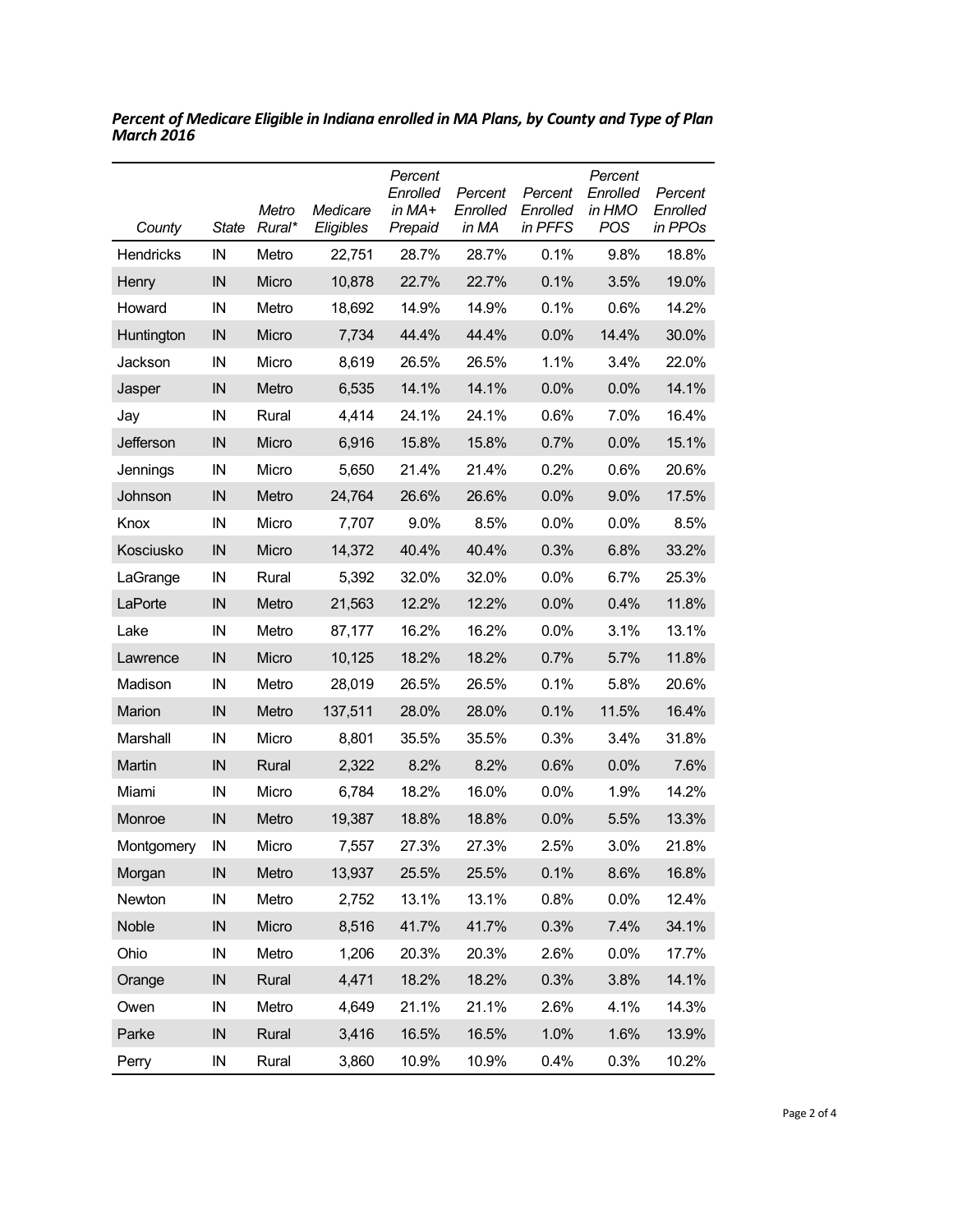| County        | State    | Metro<br>Rural* | Medicare<br>Eligibles | Percent<br>Enrolled<br>in $MA+$<br>Prepaid | Percent<br>Enrolled<br>in MA | Percent<br>Enrolled<br>in PFFS | Percent<br>Enrolled<br>in HMO<br><b>POS</b> | Percent<br>Enrolled<br>in PPOs |
|---------------|----------|-----------------|-----------------------|--------------------------------------------|------------------------------|--------------------------------|---------------------------------------------|--------------------------------|
| Pike          | IN       | Micro           | 2,908                 | 19.7%                                      | 11.9%                        | 1.6%                           | 0.0%                                        | 10.4%                          |
| Porter        | IN       | Metro           | 29,721                | 16.6%                                      | 16.6%                        | 0.0%                           | 0.0%                                        | 16.6%                          |
| Posey         | IN       | Metro           | 5,050                 | 23.6%                                      | 23.6%                        | 0.4%                           | 6.9%                                        | 16.3%                          |
| Pulaski       | IN       | Rural           | 2,881                 | 14.9%                                      | 14.9%                        | $0.0\%$                        | 0.0%                                        | 14.9%                          |
| Putnam        | IN       | Metro           | 6,967                 | 24.8%                                      | 24.8%                        | 1.4%                           | 3.9%                                        | 19.5%                          |
| Randolph      | IN       | Rural           | 5,760                 | 14.5%                                      | 14.5%                        | 0.3%                           | 1.5%                                        | 12.8%                          |
| <b>Ripley</b> | IN       | Rural           | 5,448                 | 19.3%                                      | 19.3%                        | 2.8%                           | 0.0%                                        | 16.5%                          |
| Rush          | IN       | Rural           | 3,497                 | 17.7%                                      | 17.7%                        | 0.4%                           | 2.2%                                        | 15.1%                          |
| Scott         | IN       | Metro           | 5,298                 | 18.4%                                      | 18.4%                        | 0.9%                           | 0.0%                                        | 17.5%                          |
| Shelby        | IN       | Metro           | 8,437                 | 24.9%                                      | 24.9%                        | 0.0%                           | 6.2%                                        | 18.7%                          |
| Spencer       | IN       | Rural           | 4,323                 | 15.4%                                      | 15.4%                        | 0.7%                           | 0.4%                                        | 14.4%                          |
| St. Joseph    | IN       | Metro           | 46,498                | 30.9%                                      | 30.9%                        | 0.2%                           | 4.2%                                        | 26.5%                          |
| <b>Starke</b> | IN       | Rural           | 5,405                 | 17.0%                                      | 17.0%                        | 0.0%                           | 1.3%                                        | 15.7%                          |
| Steuben       | IN       | Micro           | 7,264                 | 39.4%                                      | 39.4%                        | 0.6%                           | 9.0%                                        | 29.8%                          |
| Sullivan      | IN       | Metro           | 4,151                 | 13.9%                                      | 12.6%                        | 0.0%                           | 0.0%                                        | 12.6%                          |
| Switzerland   | IN       | Rural           | 1,727                 | 15.5%                                      | 15.5%                        | $0.0\%$                        | 0.0%                                        | 15.5%                          |
| Tippecanoe    | IN       | Metro           | 22,661                | 19.2%                                      | 19.2%                        | 0.0%                           | 9.6%                                        | 9.5%                           |
| Tipton        | IN       | Rural           | 3,348                 | 16.8%                                      | 16.8%                        | $0.0\%$                        | 2.1%                                        | 14.7%                          |
| Union         | IN       | Metro           | 1,453                 | 13.7%                                      | 13.7%                        | 2.3%                           | 0.0%                                        | 11.4%                          |
| Vanderburgh   | IN       | Metro           | 34,995                | 26.7%                                      | 26.6%                        | 0.5%                           | 6.5%                                        | 19.6%                          |
| Vermillion    | IN       | Metro           | 3,657                 | 12.2%                                      | 11.6%                        | 0.0%                           | 0.6%                                        | 11.0%                          |
| Vigo          | IN       | Metro           | 20,695                | 13.3%                                      | 13.0%                        | 0.2%                           | 1.0%                                        | 11.8%                          |
| Wabash        | IN       | Micro           | 7,779                 | 38.1%                                      | 38.1%                        | 0.0%                           | 4.7%                                        | 33.4%                          |
| Warren        | IN       | Rural           | 1,789                 | 11.5%                                      | 11.5%                        | 0.0%                           | 2.6%                                        | 8.9%                           |
| Warrick       | IN       | Metro           | 11,627                | 23.7%                                      | 22.8%                        | 0.4%                           | 3.4%                                        | 19.0%                          |
| Washington    | IN       | Metro           | 5,723                 | 24.9%                                      | 24.9%                        | 0.0%                           | 0.0%                                        | 24.9%                          |
| Wayne         | IN       | Micro           | 15,305                | 10.8%                                      | 10.8%                        | 0.4%                           | 0.0%                                        | 10.4%                          |
| Wells         | IN       | Metro           | 5,610                 | 39.3%                                      | 39.3%                        | 0.0%                           | 9.4%                                        | 29.9%                          |
| White         | IN       | Rural           | 5,419                 | 16.6%                                      | 16.6%                        | 0.0%                           | 6.2%                                        | 10.4%                          |
| Whitley       | IN       | Metro           | 6,563                 | 49.5%                                      | 49.5%                        | 0.0%                           | 16.9%                                       | 32.6%                          |
| Total**       | $\sf IN$ |                 | 1,169,525             | 24.2%                                      | 24.1%                        | 0.3%                           | 5.7%                                        | 18.1%                          |

*Percent of Medicare Eligible in Indiana enrolled in MA Plans, by County and Type of Plan March 2016*